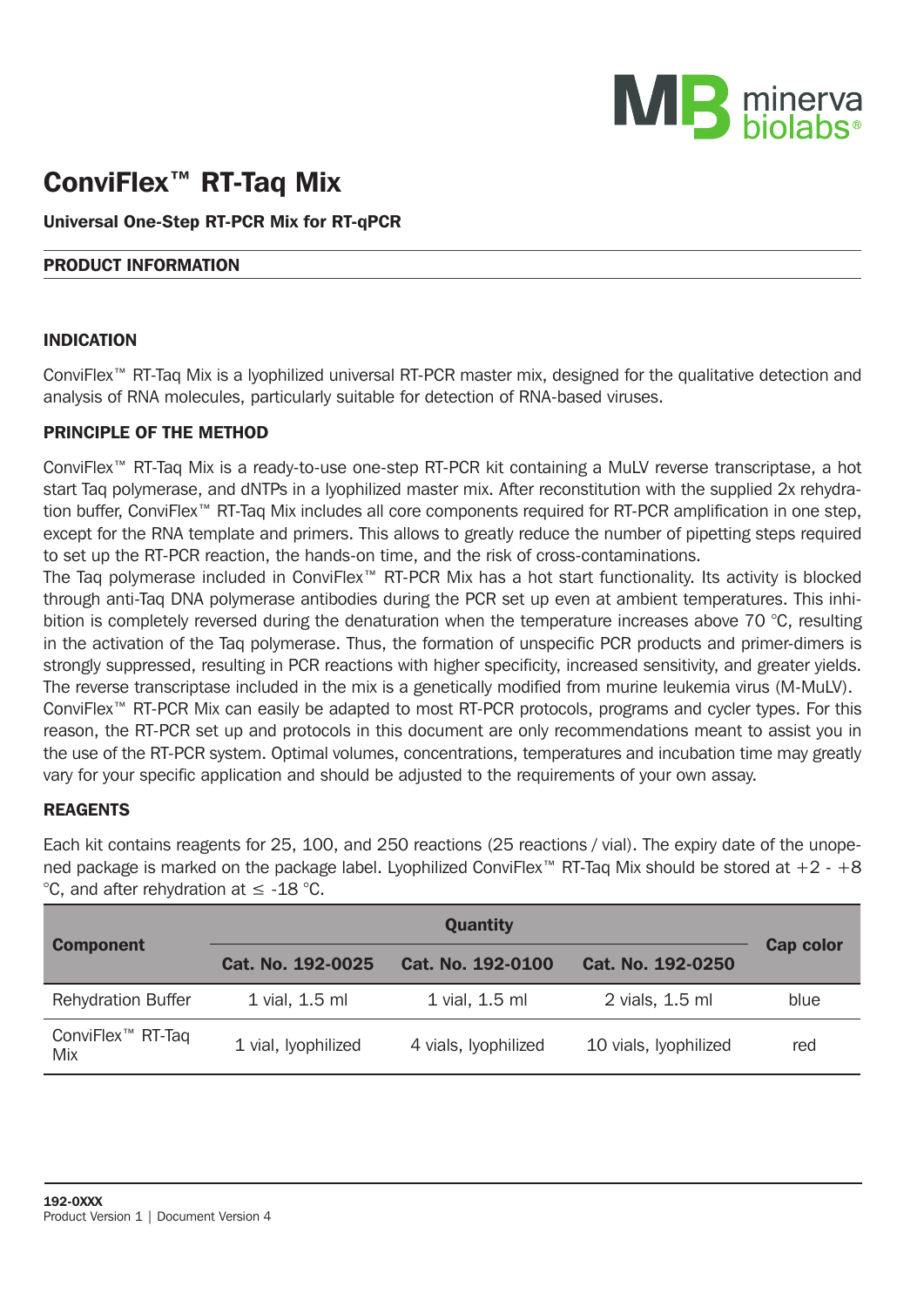## USER-SUPPLIED CONSUMABLES AND EQUIPMENT

The kit contains components for RT-PCR amplification. Additional consumables and equipment are supplied by the user:

- • Target gene-specific primers and user-specific samples. Optional: Probes for qPCR
- **aPCR** thermocycler
- DNase- and RNase-free gPCR reaction tubes and microcentrifuge
- Pipettes with corresponding filter tips (DNase- and RNase-free)

## **SPECIMEN**

ConviFlex™ RT-Taq Mix can be used for reverse transcription and PCR amplification of eukaryotic, prokaryotic, viral RNA, and in vitro transcribed RNA. RNA may be extracted from diverse starting materials like tissue, swabs and biopsies, mammalian cells and bacteria with a commercially-available RNA extraction kit (see ExtractNow™ RNA Mini Kit Cat. No. 603-1050 or ExtractNow™ Virus RNA Kit Cat. No. 611-1010/-1050/-1250) or a wellestablished extraction method. The RNA preparation must be free of RT-PCR inhibitors such as organic solvents, etc. The degradation of the extracted RNA greatly limits the performance of RT-PCR reactions. Minimizing the number of freeze-thaw cycles of RNA samples or RNase contaminations helps preventing RNA degradation. DNA contamination can also reduce the RT-PCR yield.

#### PRECAUTIONS

ConviFlex™ RT-Taq Mix should be used by trained laboratory staff only. All samples should be handled with all due care and attention, according to the specimen type. Always wear a suitable lab coat and disposable gloves. This kit does not contain hazardous substances. Remnants can be discarded according to local regulations.

## ADDITIONAL NOTES

- • These instructions must be understood to successfully use the ConviFlex™ RT-Taq Mix. The reagents supplied should not be mixed with reagents from different lots but used as an integral unit. The reagents of the kit must not be used beyond shelf life.
- • Follow the exact protocol of preparing ConviFlex™ RT-Taq Mix. Deviations may affect the test method and results.
- • We recommend including control samples to monitor the reliability of your results and for troubleshooting. Set up at least one positive and one negative control sample (and/or non-template control, NTC) in each PCR. Use the elution buffer in case of extracted RNA. The control samples must be processed in the same manner as the test samples. You may want to include other lab specific control samples such as high, median and low RNA levels.
- To avoid DNA and unspecific RNA cross-contaminations during the procedure, we recommend performing the RT-PCR under RNA- and DNA-free conditions.
- RNA template quality: RNA degradation greatly limits the RT-PCR performance. Minimizing the number of freeze-thaw cycles of RNA samples or RNase contaminations helps preventing RNA degradation. DNA contamination can also greatly reduce the RT-PCR yield. Please follow the recommendations for your specific RNA sample preparation to prevent degradation and ensure high sample quality.
- RNA template concentration: The optimal amount of input RNA in a RT-PCR reaction depends on several factors, including the quality or origin of the extracted RNA, or the relative abundance of your gene of interest. For low-copy genes, higher amounts of template RNA should be used.
- Primer concentration\*: The recommended concentration range for primers and probes (when applicable) is 0.1 - 0.5  $\mu$ M. Excessive primer concentrations may increase primer mismatches formation and generation of non-specific RT-PCR products. Nevertheless, in case of longer RT-PCR programs or the use of degenerate primers, higher primer concentrations of up to 1  $\mu$ M are recommended. Primers should have the same melting temperature when used in the same RT-PCR assay.
- • Reverse transcription: Here we recommend a temperature of 50 °C for the RT step. However, this temperature or the step duration may be optimized to enhance the performance of the reaction.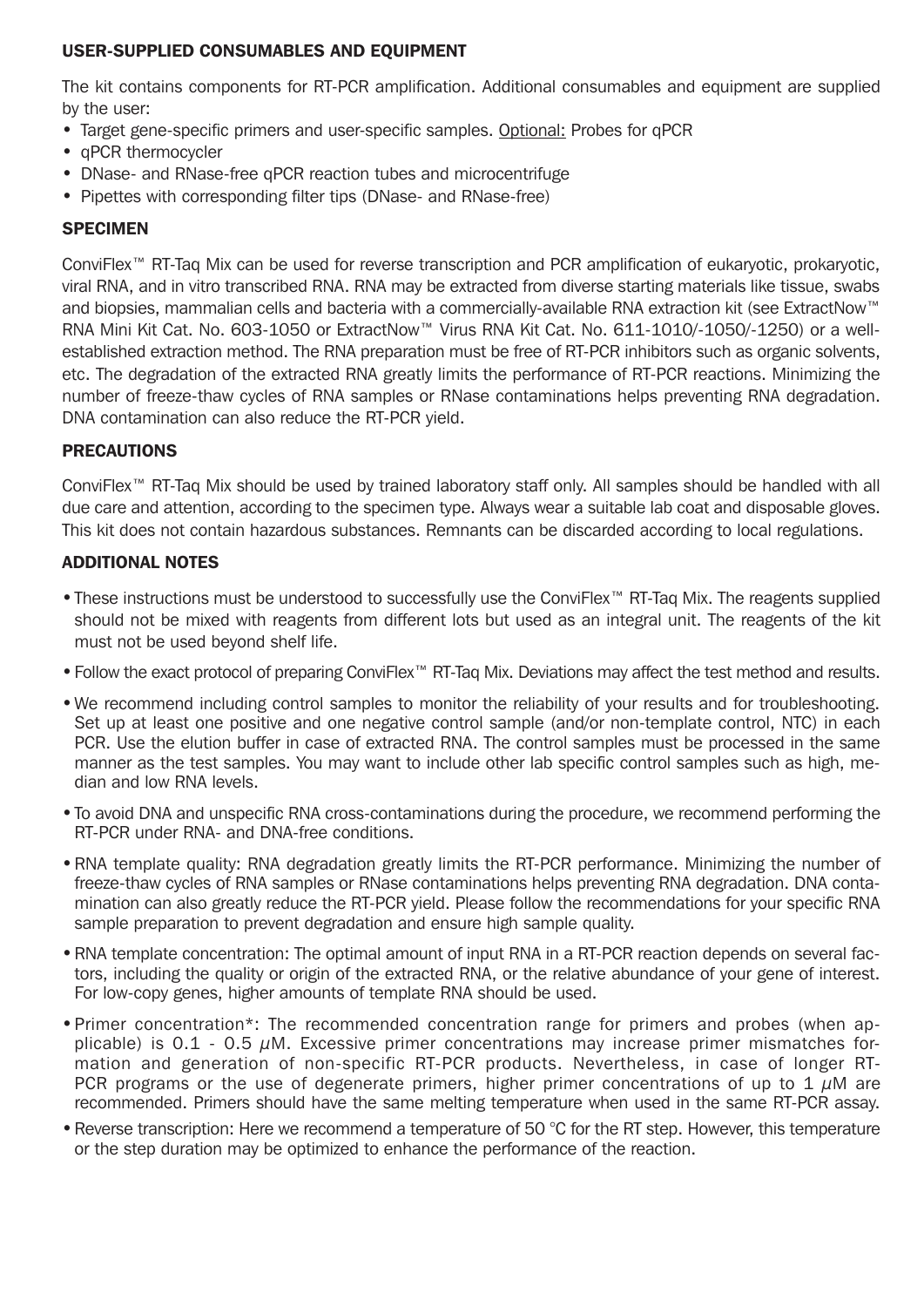## PROCEDURE - STEP BY STEP

#### 1. Reagent preparation

| 1.1. |                       |         | Spin down for 5 sec at maximum speed.                                                      |  |
|------|-----------------------|---------|--------------------------------------------------------------------------------------------|--|
| 1.2. | ConviFlex™ RT-Tag Mix | red cap | Add 260 $\mu$ l 2 $\times$ Rehydration Buffer (blue cap).                                  |  |
| 1.3. |                       |         | Incubate the mix at room temperature for 5 min, vortex<br>briefly and spin down for 5 sec. |  |

# 2. RT-PCR reaction mix preparation

|      | Recommended pipetting scheme:                                                                                                                                                                                                              |                     |                  |  |  |  |
|------|--------------------------------------------------------------------------------------------------------------------------------------------------------------------------------------------------------------------------------------------|---------------------|------------------|--|--|--|
|      |                                                                                                                                                                                                                                            | For 1 reaction      | For 25 reactions |  |  |  |
|      | ConviFlex <sup>™</sup> RT-Taq<br>Mix                                                                                                                                                                                                       | $10 \mu$            | $250 \mu$        |  |  |  |
| 2.1. | Forward and reverse<br>primers $(\mu M)$                                                                                                                                                                                                   | $0.1 - 0.5 \mu M^*$ |                  |  |  |  |
|      | Probes $(\mu M)$                                                                                                                                                                                                                           | $0.1 - 0.5 \mu M^*$ |                  |  |  |  |
|      | PCR Grade Water                                                                                                                                                                                                                            | to 15 $\mu$         | to 375 $\mu$     |  |  |  |
| 2.2. | Vortex briefly and spin down for 5 sec.                                                                                                                                                                                                    |                     |                  |  |  |  |
| 2.3. | Aliquot 15 $\mu$ of master mix to each PCR reaction tube.                                                                                                                                                                                  |                     |                  |  |  |  |
| 2.4. | Add 5 $\mu$ of RNA template.<br>or<br>Add 5 $\mu$ l elution buffer from RNA extraction kit as Negative Control (extraction).<br>or<br>Add $5 \mu$ I PCR grade water as No-Template Control (PCR).<br>or<br>Add 5 $\mu$ I Positive Control. |                     |                  |  |  |  |
| 2.5. | Close PCR tubes tightly and spin down briefly.                                                                                                                                                                                             |                     |                  |  |  |  |
| 2.6. | Place PCR tubes in the cycler and close the lid tightly.                                                                                                                                                                                   |                     |                  |  |  |  |
| 2.7. | Program the cycler or load a stored cycler program, as for example <sup>a</sup> :<br>1 cycle<br>50 °C for 20 min<br>1 cycle<br>95 °C for 10 min<br>45 cycles<br>95 °C for 15 sec<br>60 °C for 1 min                                        |                     |                  |  |  |  |
| 2.8. | Start the program.                                                                                                                                                                                                                         |                     |                  |  |  |  |

<sup>a</sup>The following RT-PCR program are examples based on our own experience, which are meant to assist you with the use of the ConviFlex™ RT-Taq Mix. You should always adjust temperatures and incubation time to the requirements of your own assay.